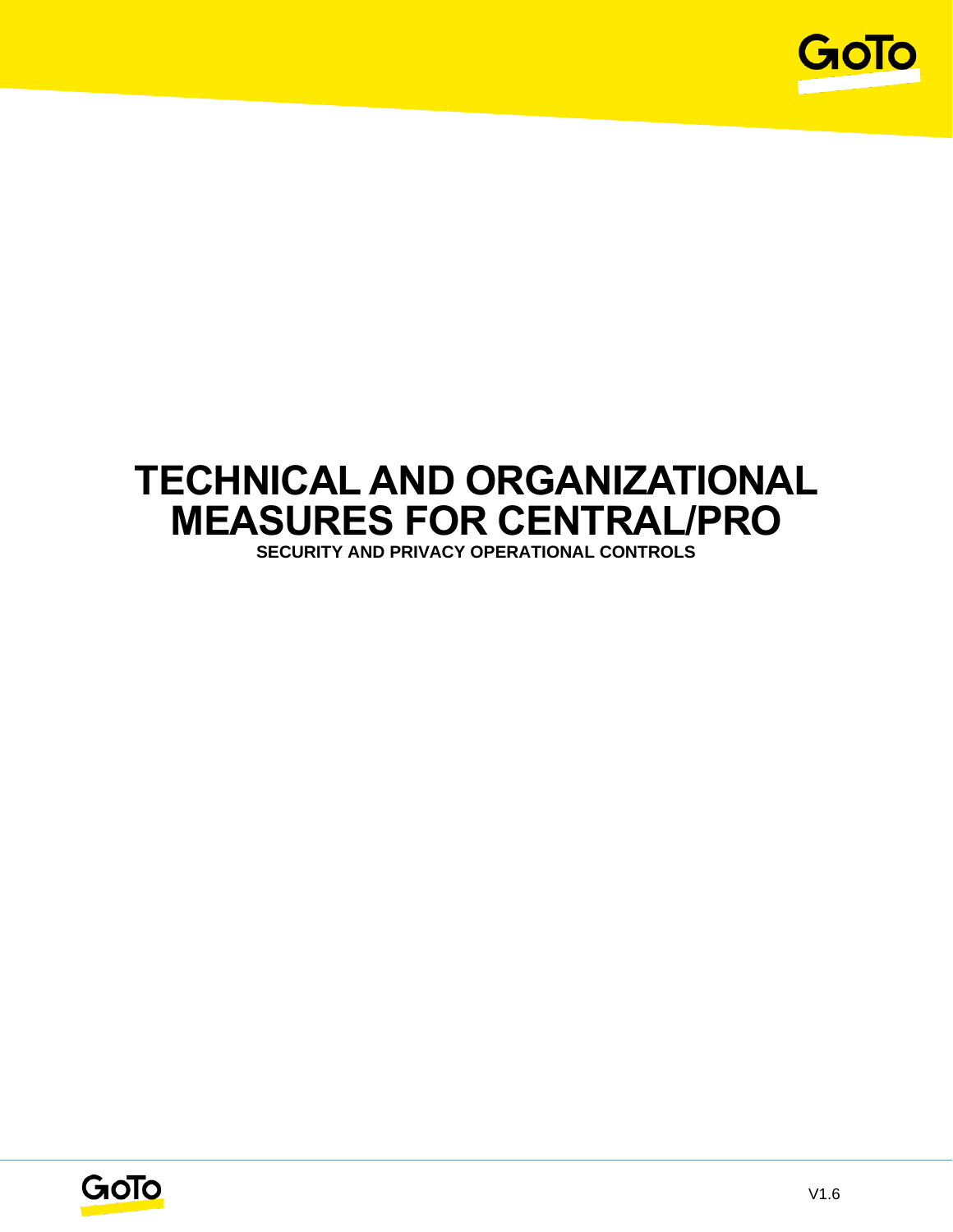#### **Publication date: February 2022**

### 1 Products and Services

This Technical and Organizational (TOMs) document covers the security and privacy controls for Central/Pro.

**Central** is a web-based management console that helps IT professionals access, manage and monitor remote computers, deploy software updates and patches, automate IT tasks and run hundreds of versions of antivirus software. Central is offered as a premium service with multiple pricing tiers based on the number of computers supported and features desired.

**Pro** is a remote access service that provides secure access to a remote computer or other internet-enabled device from any other internet-connected computer, as well as most smartphones and tablets. Once a Pro host is installed on a device, the service is designed to enable a user to quickly and easily access that device's desktop, files, applications and network resources remotely from the user's other internet-enabled devices. Pro can be rapidly deployed and installed without the need for IT expertise.

### 2 Product Architecture

Central/Pro is a SaaS-based application featuring a multi-tier architecture hosted in secure, reliable, geographically distributed data centers in geographically diverse locations. Security measures at all levels, from the physical layer through the application layer, provide defense in depth.

The Central/Pro application is composed of three key components that enable a successful remote access session: the client, the host and the GoTo gateway. The Central/Pro host is designed to maintain a constant Transport Layer Security (TLS)-secured connection with a GoTo gateway server located in one of the GoTo datacenters. After it establishes a secure connection to Central/Pro, the client is authenticated and authorized by the host to access the computer, and the remote access session begins. The gateway server mediates the encrypted traffic between the two entities but does not require that the host implicitly trust the client. The Central/Pro gateway allows either the client or host (or both) to be firewalled, relieving users of the need to configure firewalls.

GoTo's proprietary key exchange forwarding protocol is designed to provide security against interception or eavesdropping on our own infrastructure. Specifically, the connection between the client and the host is facilitated by the gateway in order to ensure that the client can connect to the host independently of the network setup.

With the host already having established a TLS connection to the gateway, the gateway forwards the client's TLS key exchange to the host via a proprietary key renegotiation request.

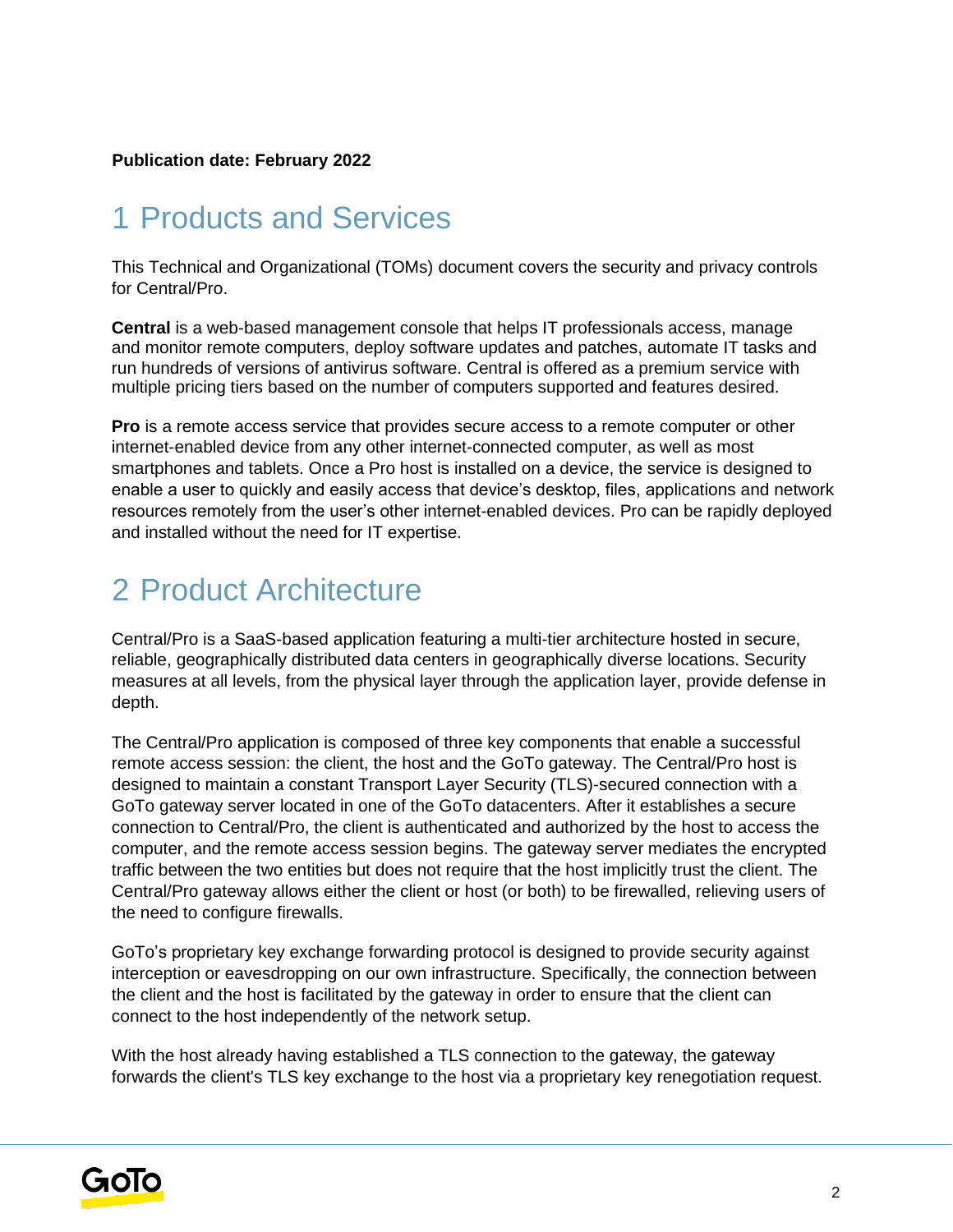This results in the client and the host exchanging TLS keys without the gateway learning the key.

To learn more about Central/Pro architecture and security features, please see the Security [Whitepaper.](https://documentation.logmein.com/documentation/EN/pdf/common/LogMeIn_SecurityWhitepaper.pdf)



## 3 Central/Pro Technical Controls

GoTo employs industry standard technical security controls appropriate to the nature and scope of the Services (as the term is defined in the Terms of Service) designed to safeguard the Service infrastructure and data residing therein. Find the Terms of Service a[t](http://www.logmein.com/legal/terms-and-conditions) <https://www.goto.com/company/legal/terms-and-conditions>[.](http://www.logmein.com/legal/terms-and-conditions)

### 3.1.Logical Access Control

Logical access control procedures are in place, designed to prevent or mitigate the threat of unauthorized application access and data loss in both the corporate and production environment. Employees are granted minimum (or "least privilege") access to specified GoTo systems, applications, networks, and devices as needed. Further, user privileges are segregated based on functional role and environment.

### 3.2.Perimeter Defense and Intrusion Detection

The GoTo on-premise network architecture is segmented into public, private, and Integrated Lights-Out (iLO) management network zones. The public zone contains internet-facing servers, and all traffic that enters this network must transit a firewall. Only required network traffic is

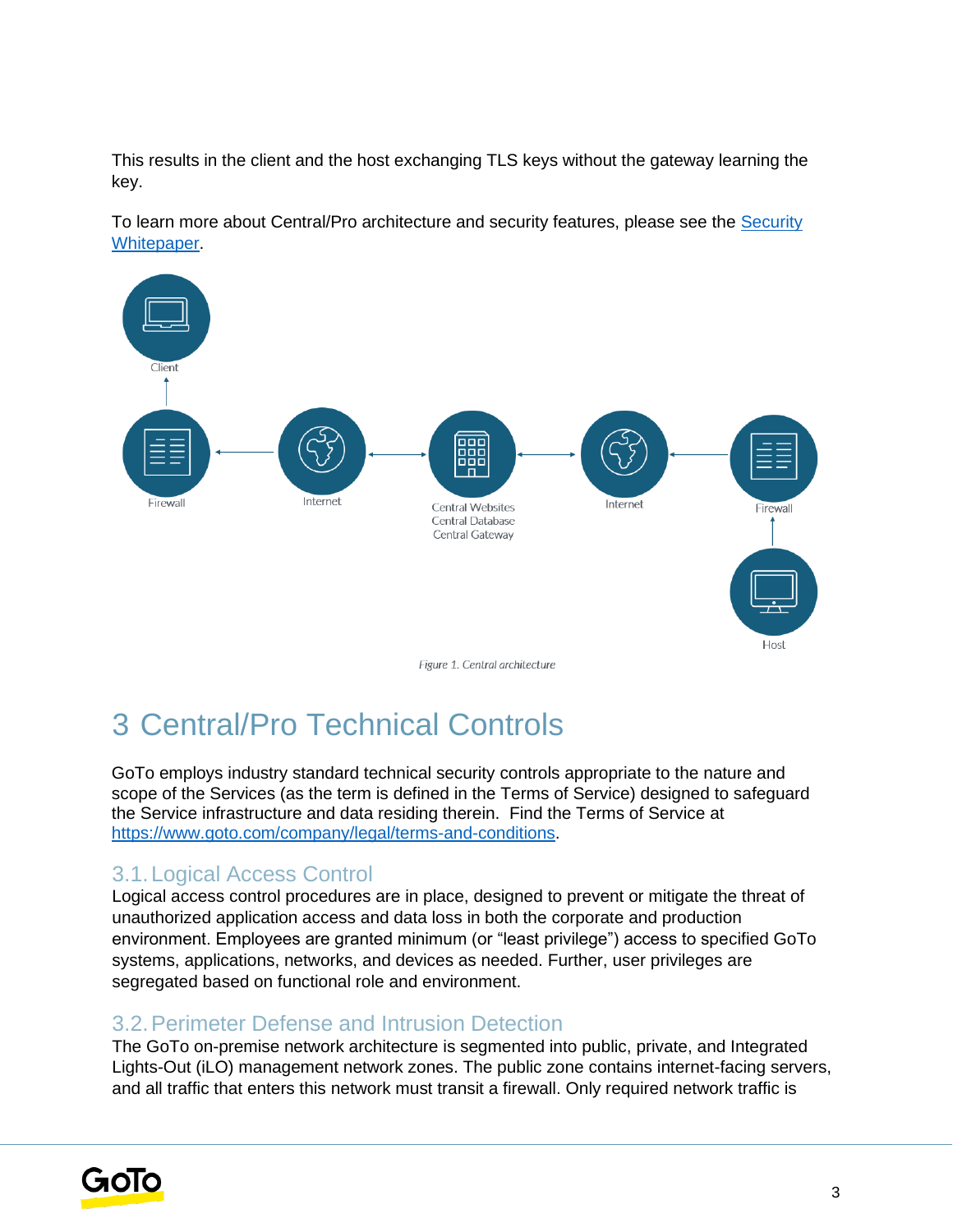allowed; all other network traffic is denied, and no network access is permitted from the public zone to either the private or iLO management network zones.

The private network zone hosts application-level administrative and monitoring systems, and the iLO management network zone is for hardware and network administration and monitoring. Access to these networks is restricted to authorized employees via two-factor authentication.

GoTo employs perimeter protection measures, including a third party, cloud-based, distributed denial of service (DDoS) prevention service, designed to prevent unauthorized network traffic from entering our product infrastructure.

#### 3.3.Data Segregation

GoTo leverages a multi-tenant architecture, logically separated at the database level, based on a user's or organization's GoTo account. Only authenticated parties are granted access to relevant accounts.

#### 3.4.Physical Security

GoTo contracts with datacenters to provide physical security and environmental controls for server rooms that house production servers. These controls include:

- Video surveillance and recording
- Multi-factor authentication to highly sensitive areas
- Heating, ventilation and air conditioning temperature control
- Fire suppression and smoke detectors
- Uninterruptible power supply (UPS)
- Raised floors or comprehensive cable management
- Continuous monitoring and alerting
- Protections against common natural and man-made disasters, as required by the geography and location of the relevant datacenter
- Scheduled maintenance and validation of all critical security and environmental controls

GoTo limits physical access to production data centers to authorized individuals only. Access to an on-premise server room or third-party hosting facility requires the submission of a request through the relevant ticketing system and approval by the appropriate manager, as well as review and approval by Technical Operations. GoTo management reviews physical access logs to data centers and server rooms on at least a quarterly basis. Additionally, physical access to data centers is removed upon termination of previously authorized personnel.

#### 3.5.Data Backup, Disaster Recovery and Availability

Central/Pro has near instantaneous fail-over capabilities for most failure scenarios. The production data centers utilize redundant high-speed network connections. There are pools of web and gateway servers across geographically distant data centers. Load balancers distribute network traffic and are intended to maintain the availability of these servers in the event of server or datacenter failures.

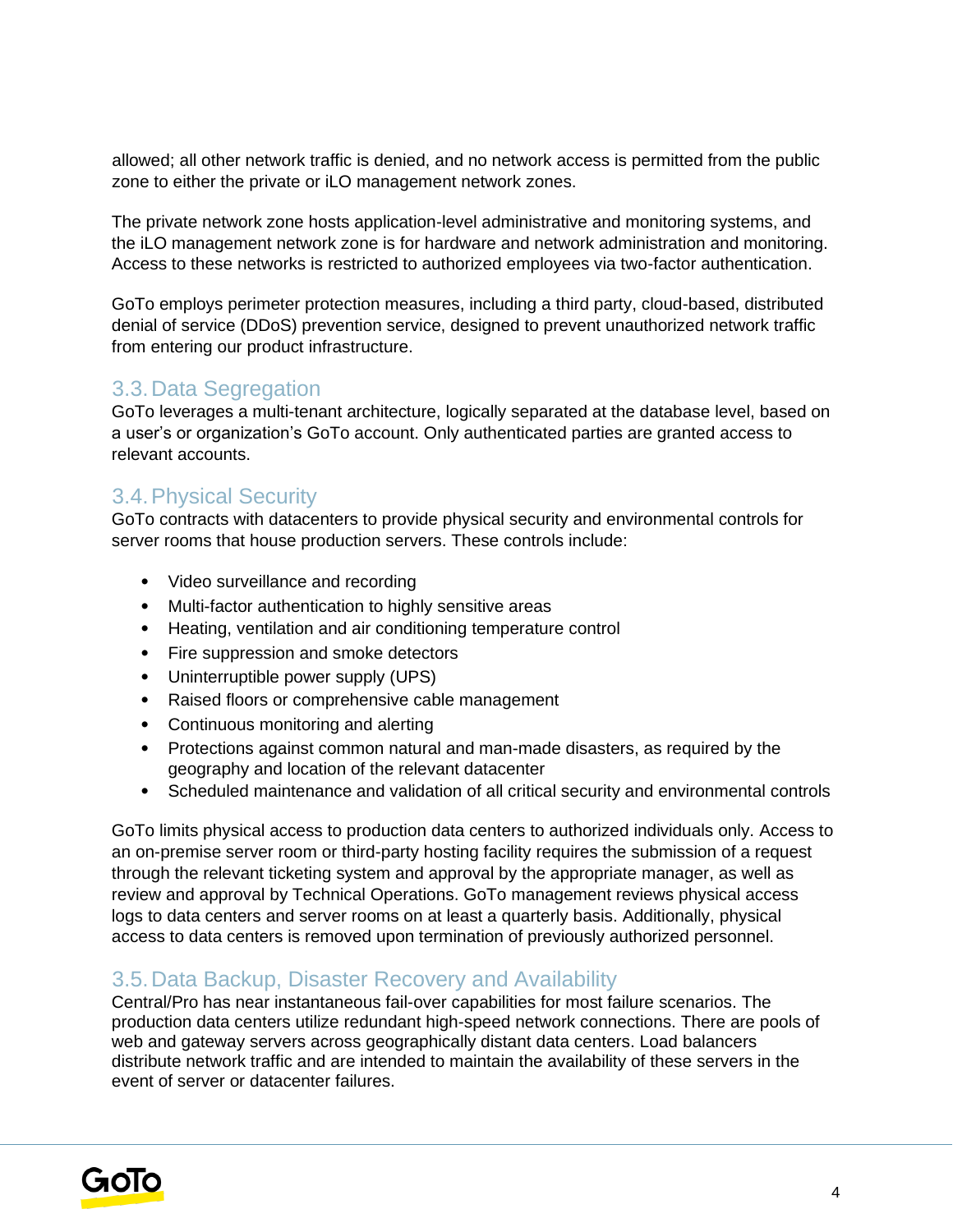The infrastructure is built with fully redundant datacenters, intended to reduce the risk of downtime. Central/Pro operates in three active-active datacenters in the United States and another pair of active-active datacenters in Europe. Each datacenter is designed to be capable of handling all user traffic.

Customer Content backup is done within the same datacenter in 24-hour and seven-day intervals. In addition, a corresponding backup is made in a geographically distant data center every seven days and is retained for four weeks.

#### 3.6.Malware Protection

Malware protection software with audit logging is deployed on all Central/Pro servers. Alerts indicating potential malicious activity are sent to an appropriate response team.

#### 3.7.Encryption

GoTo maintains a cryptographic standard that aligns with recommendations from industry groups, government publications and other reputable standards groups. This standard is periodically reviewed, and selected technologies and ciphers may be updated in accordance with the assessed risk and market acceptance of new standards.

#### 3.7.1. In-Transit Encryption

All network traffic flowing in and out of Central/Pro data centers, including Customer Content, is encrypted in transit.

#### 3.8.Vulnerability Management

Internal and external system and network vulnerability scanning is conducted monthly.

Dynamic and static application vulnerability testing, as well as penetration testing activities for targeted environments, are also performed periodically. These scanning and testing results are reported into network monitoring tools and, where appropriate, remediation action is taken.

GoTo communicates and manages vulnerabilities by providing monthly reports to development teams and management.

#### 3.9.Logging and Alerting

GoTo collects identified anomalous or suspicious traffic into relevant security logs in applicable production systems.

## 4 Organizational Controls

GoTo maintains a comprehensive set of organizational and administrative controls designed to protect the security and privacy posture of Central/Pro.

### 4.1.Security Policies and Procedures

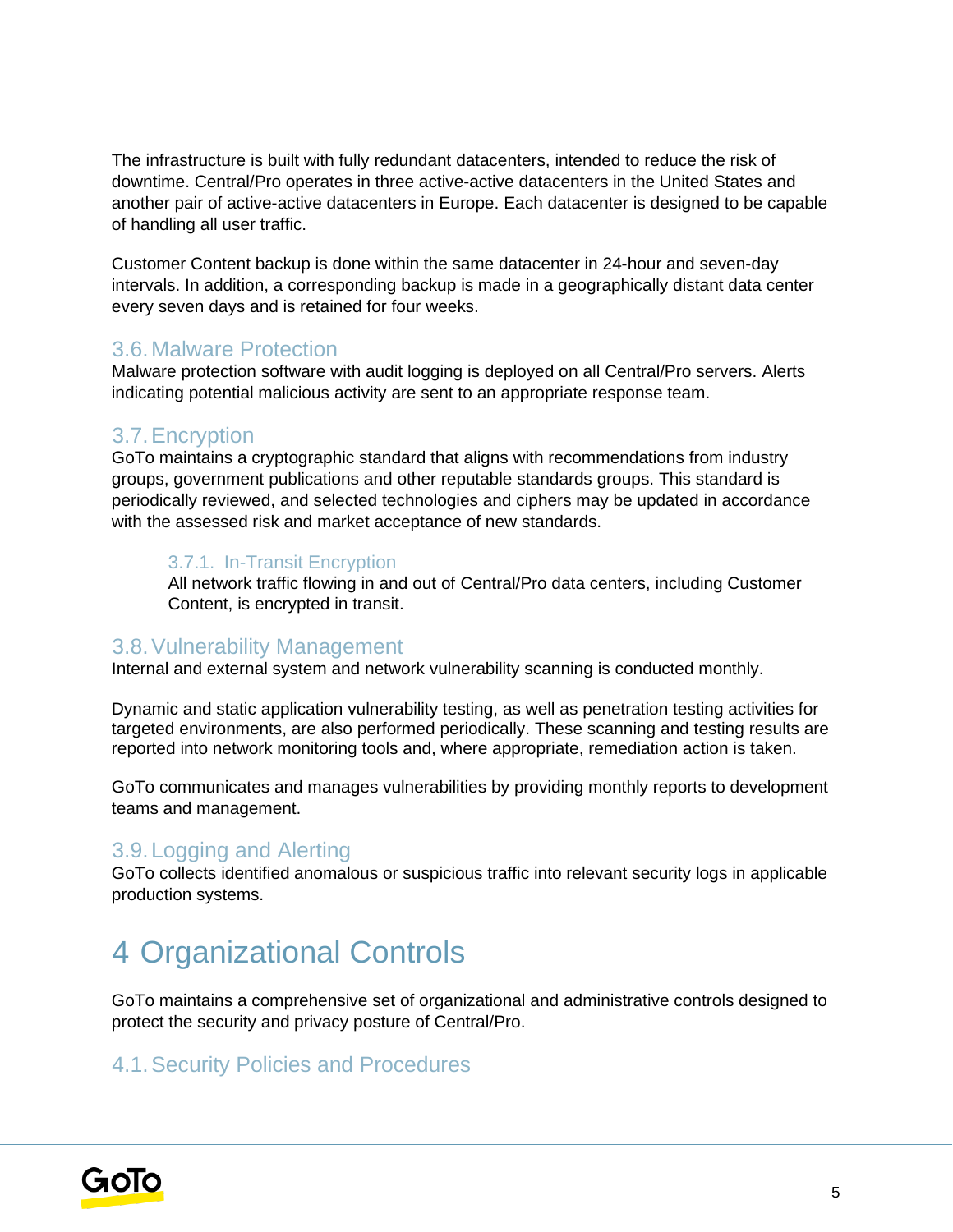GoTo maintains a comprehensive set of security policies and procedures aligned with business goals, compliance programs, and overall corporate governance. These policies and procedures are periodically reviewed and updated as necessary to ensure ongoing compliance.

### 4.2.Standards Compliance

GoTo complies with applicable legal, financial, data privacy, and regulatory requirements, and maintains compliance with the following certifications and external audit reports:

- TRUSTe Enterprise Privacy & Data Governance Practices Certification to address operational privacy and data protection controls that are aligned with key privacy laws and recognized privacy frameworks. To learn more, please visit ou[r](https://blog.logmeininc.com/logmein-furthers-commitment-to-data-privacy-with-truste-enterprise-privacy-certification-seal/?lang=en) [blog post](https://www.goto.com/blog/logmein-furthers-commitment-to-data-privacy-with-truste-enterprise-privacy-certification-seal)[.](https://blog.logmeininc.com/logmein-furthers-commitment-to-data-privacy-with-truste-enterprise-privacy-certification-seal/?lang=en)
- American Institute of Certified Public Accountants' (AICPA) Service Organization Control (SOC) 2 Type 2 attestation report
- Payment Card Industry Data Security Standard (PCI DSS) compliance for GoTo's eCommerce and payment environments
- Internal controls assessment as required under a Public Company Accounting Oversight Board (PCAOB) annual financial statements audit

#### 4.3.Security Operations and Incident Management

GoTo's Security Operations Center (SOC) is staffed by the Security Operations team and is responsible for detecting and responding to security events. The SOC uses security sensors and analysis systems to identify potential issues and has developed an Incident Response Plan that dictates appropriate responses.

The Incident Response Plan is aligned with GoTo's critical communication processes, the Information Security Incident Management Policy, as well as associated standard operating procedures. These policies and procedures are designed to manage, identify and resolve suspected or identified security events across GoTo systems and Services, including Central/Pro. Per the Incident Response Plan, technical personnel are in place to identify potential information security-related events and vulnerabilities and to escalate any suspected or confirmed events to management, when deemed appropriate. Employees can report security incidents via email, phone and/or ticket, according to the process documented on the GoTo intranet site. All identified or suspected events are documented and escalated via standardized event tickets and triaged based upon criticality.

#### 4.4.Application Security

GoTo's application security program is based on the Microsoft Security Development Lifecycle (SDL) to secure product code. The core elements of this program are manual code reviews, threat modeling, static code analysis, dynamic analysis, and system hardening.

#### 4.5.Personnel Security

Background checks, to the extent permitted by applicable law and as appropriate for the position, are performed globally on new employees prior to the date of hire. Results are maintained within an employee's job record. Background check criteria will vary depending

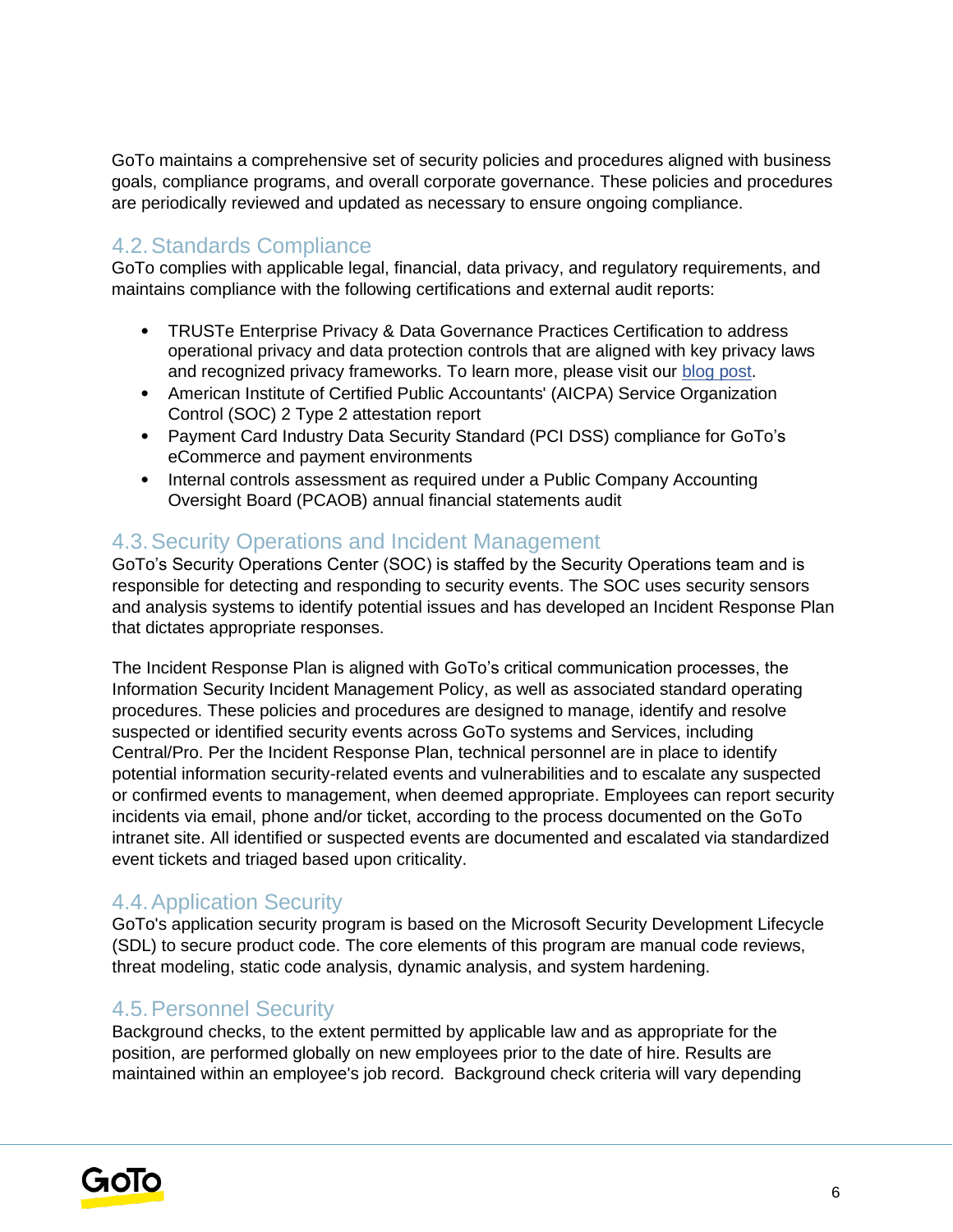upon the laws, job responsibility and leadership level of the potential employee and are subject to the common and acceptable practices of the applicable country.

#### 4.6.Security Awareness and Training Programs

New hires are informed of security policies and the GoTo Code of Conduct and Business Ethics at orientation. This mandatory annual security and privacy training is provided to relevant personnel and managed by Talent Development with support from the Security Team.

GoTo employees and temporary workers are informed regularly about security and privacy guidelines, procedures, policies and standards through various mediums including new hire onboarding kits, awareness campaigns, webinars with the CISO, a security champion program and the display of posters and other collateral, rotated at least bi-annually, that illustrate methods for securing data, devices, and facilities.

## 5 Privacy Practices

GoTo takes the privacy of its Customers, the subscribers to the GoTo Services, and end users very seriously and is committed to disclosing relevant data handling and management practices in an open and transparent manner.

#### 5.1.GDPR

The General Data Protection Regulation (GDPR) is a European Union (EU) law on data protection and privacy for individuals within the European Union. GDPR aims primarily to give control to its citizens and residents over their personal data and to simplify the regulatory environment across the EU. Central/Pro is compliant with the applicable provisions of GDPR. For more information, please visit [https://www.goto.com/company/trust/privacy.](https://www.goto.com/company/trust/privacy)

#### 5.2.CCPA

GoTo hereby represents and warrants that it is in compliance with the California Consumer Privacy Act (CCPA). For more information, please visit [https://www.goto.com/company/trust/privacy.](http://www.goto.com/company/trust/privacy)

#### 5.3.Data Protection and Privacy Policy

GoTo is pleased to offer a comprehensive, global [Data Processing Addendum](https://www.goto.com/company/legal) (DPA), available in [English](https://www.docusign.net/Member/PowerFormSigning.aspx?PowerFormId=87db4c61-3929-4ccb-ab58-b202e064c4a1) [a](https://www.docusign.net/Member/PowerFormSigning.aspx?PowerFormId=87db4c61-3929-4ccb-ab58-b202e064c4a1)nd [German,](https://www.docusign.net/Member/PowerFormSigning.aspx?PowerFormId=29541afa-3cf0-4d7c-90f8-e971a0866b8e&env=na1) to meet the requirements of the GDPR, CCPA, and beyond and which governs GoTo's processing of Personal Data.

Specifically, our DPA incorporates several GDPR-focused data privacy protections, including: (a) data processing details, sub-processor disclosures, etc. as required under Article 28; (b) EU Standard Contractual Clauses (also known as the EU Model Clauses); and (c) inclusion of GoTo's technical and organizational measures. Additionally, to account for CCPA coming into force, we have updated our global DPA to include: (a) revised definitions which are mapped to CCPA; (b) access and deletion rights; and (c) warranties that GoTo will not sell our users' 'personal information.'

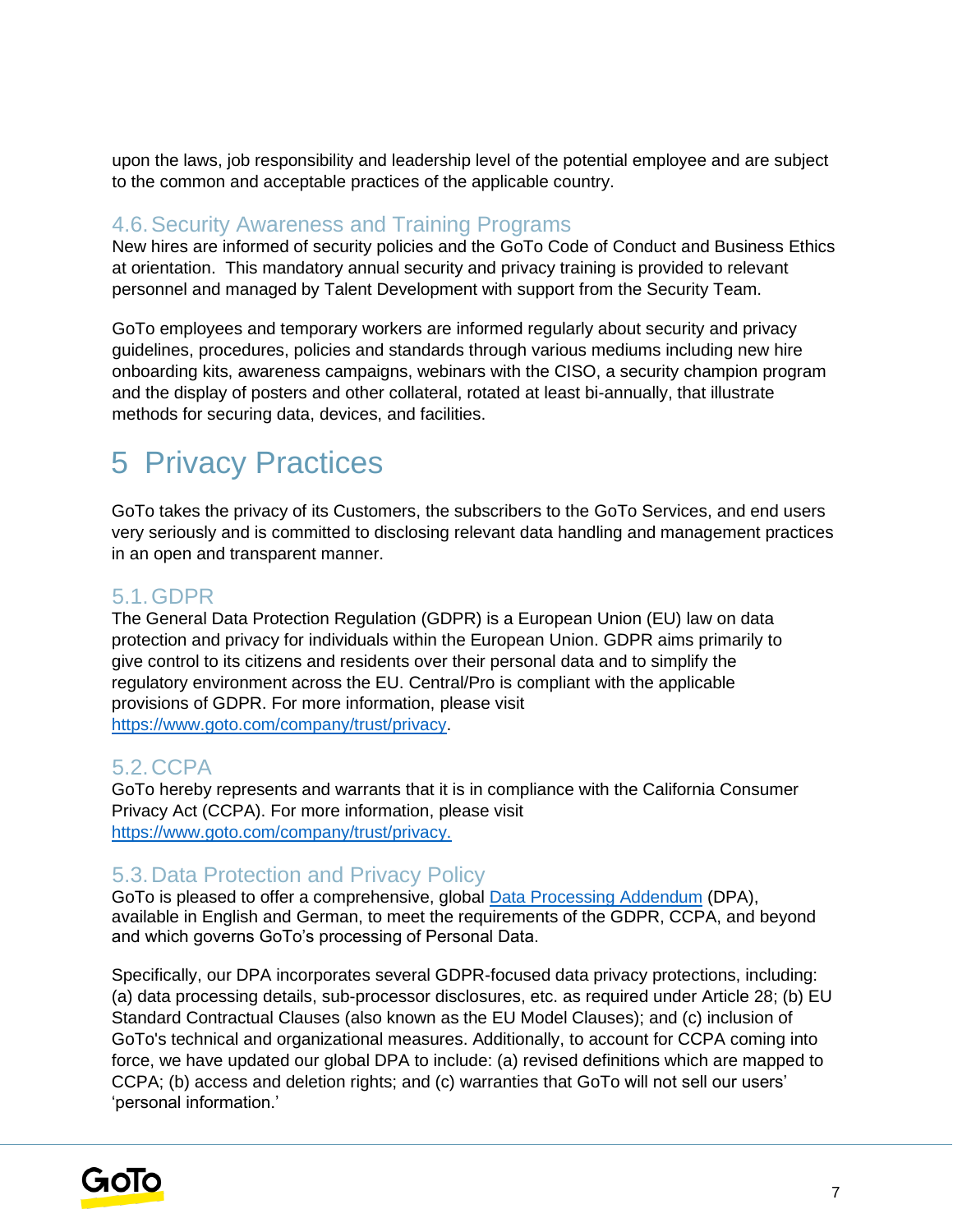For visitors to our webpages, GoTo discloses the types of information it collects and uses to provide, maintain, enhance, and secure its Services in its [Privacy Policy](https://www.goto.com/company/legal/privacy) on the public website. The company may, from time to time, update the Privacy Policy to reflect changes to its information practices and/or changes in applicable law, but will provide notice on its website for any material changes prior to any such change taking effect.

#### 5.4.Transfer Frameworks

GoTo has a robust global data protection program which takes into account applicable law and supports lawful international transfers under the following frameworks:

#### 5.4.1. Standard Contractual Clauses

The Standard Contractual Clauses (or "SCCs") are standardized contractual terms, recognized and adopted by the European Commission, whose primary purpose are to ensure that any personal data leaving the European Economic Area ("EEA") will be transferred in compliance with EU data-protection law. GoTo has invested in a worldclass data privacy program designed to meet the exacting requirements of the SCCs for the transfer of personal data. GoTo offers customers SCCs, sometimes referred to as EU Model Clauses, that make specific guarantees around transfers of personal data for in-scope GoTo services as part of its global DPA. Execution of the SCCs helps ensure that GoTo customers can freely move data from the EEA to the rest of the world.

#### Supplemental Measures

In addition to the measures specified in these TOMs, GoTo has created the following [FAQ](https://logmeincdn.azureedge.net/legal/international-data-transfers-faq.pdf) [d](https://logmeincdn.azureedge.net/legal/Schrems-II-FAQ.pdf)esigned to outline its supplemental measures utilized to support lawful transfers under Chapter 5 of the GDPR and address and guide any "case-by-case" analyses recommended by the European Court of Justice in conjunction with the SCCs.

#### 5.4.2. APEC CBPR and PRP Certifications

GoTo has additionally obtained Asia-Pacific Economic Cooperation ("APEC") Cross-Border Privacy Rules ("CBPR") and Privacy Recognition for Processors ("PRP") certifications. The APEC CBPR and PRP frameworks are the first data regulation frameworks approved for the transfer of personal data across APEC-member countries and were obtained and independently validated through TrustArc, an APEC-approved third-party leader in data protection compliance.

#### 5.5.Return and Deletion of Customer Content

At any time, Customers may request the return or deletion of their Content through standardized interfaces. If these interfaces are not available or GoTo is otherwise unable to complete the request, GoTo will make a commercially reasonable effort to support the Customer, subject to technical feasibility, in the retrieval or deletion of their Content.

Customer Content will be deleted within thirty (30) days of Customer request. Customer's Central/Pro Content shall automatically be deleted within ninety (90) days after the expiration or termination of their final subscription term. Upon written request, GoTo will certify to such Content deletion.

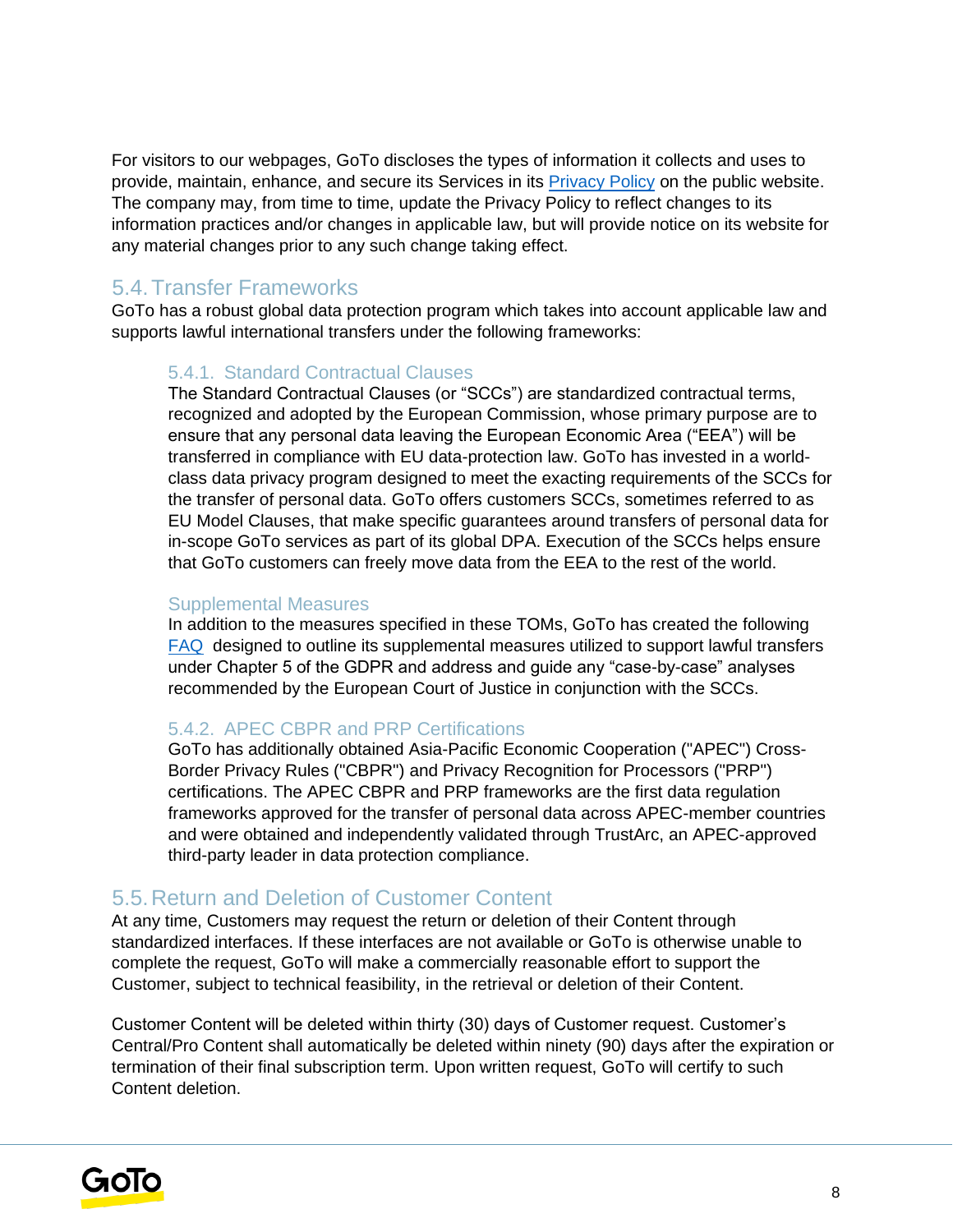#### 5.6.Sensitive Data

While GoTo aims to protect all Customer Content, regulatory and contractual limitations require us to restrict the use of Central/Pro for certain types of information. Unless Customer has received written permission from GoTo, the following data must not be uploaded, generated, or input to Central/Pro:

- Government-issued identification numbers and images of identification documents.
- Information related to an individual's health, including, but not limited to, Personal Health Information (PHI) as identified in the U.S. Health Insurance Portability and Accountability Act (HIPAA), as well as other relevant applicable laws and regulations.
- Information related to financial accounts and payment instruments, including, but not limited to, credit card data. The only general exception to this provision extends to explicitly identified payment forms and pages that are used by GoTo to collect or receive payment for Central/Pro.
- Any information especially protected by applicable laws and regulation, specifically information about individual's race, ethnicity, religious or political beliefs, organizational memberships, etc.

#### 5.7.Tracking and Analytics

GoTo is continuously improving its websites and products using third-party web analytics tools which help GoTo understand how visitors use its websites, desktop tools, and mobile applications, as well as user preferences and problems. For further details please reference the [Privacy Policy](https://www.goto.com/company/legal/privacy)[.](https://www.logmein.com/legal/privacy)

## 6 Third Parties

### 6.1.Use of Third Parties

As part of the internal assessment and processes related to vendors and third parties, vendor evaluations may be performed by multiple teams depending upon relevancy and applicability. The Security team evaluates vendors that provide information security-based services, including the evaluation of third-party hosting facilities. The legal and procurement teams may evaluate contracts, Statements of Work (SOW) and service agreements, as necessary per internal processes. Appropriate compliance documentation or reports may be obtained and evaluated at least annually, as deemed appropriate, to ensure the control environment is functioning adequately and any necessary user consideration controls are addressed. In addition, third parties that host or are granted access to sensitive or confidential data by GoTo are required to sign a written contract outlining the relevant requirements for access to, or storage or handling of, the information (as applicable).